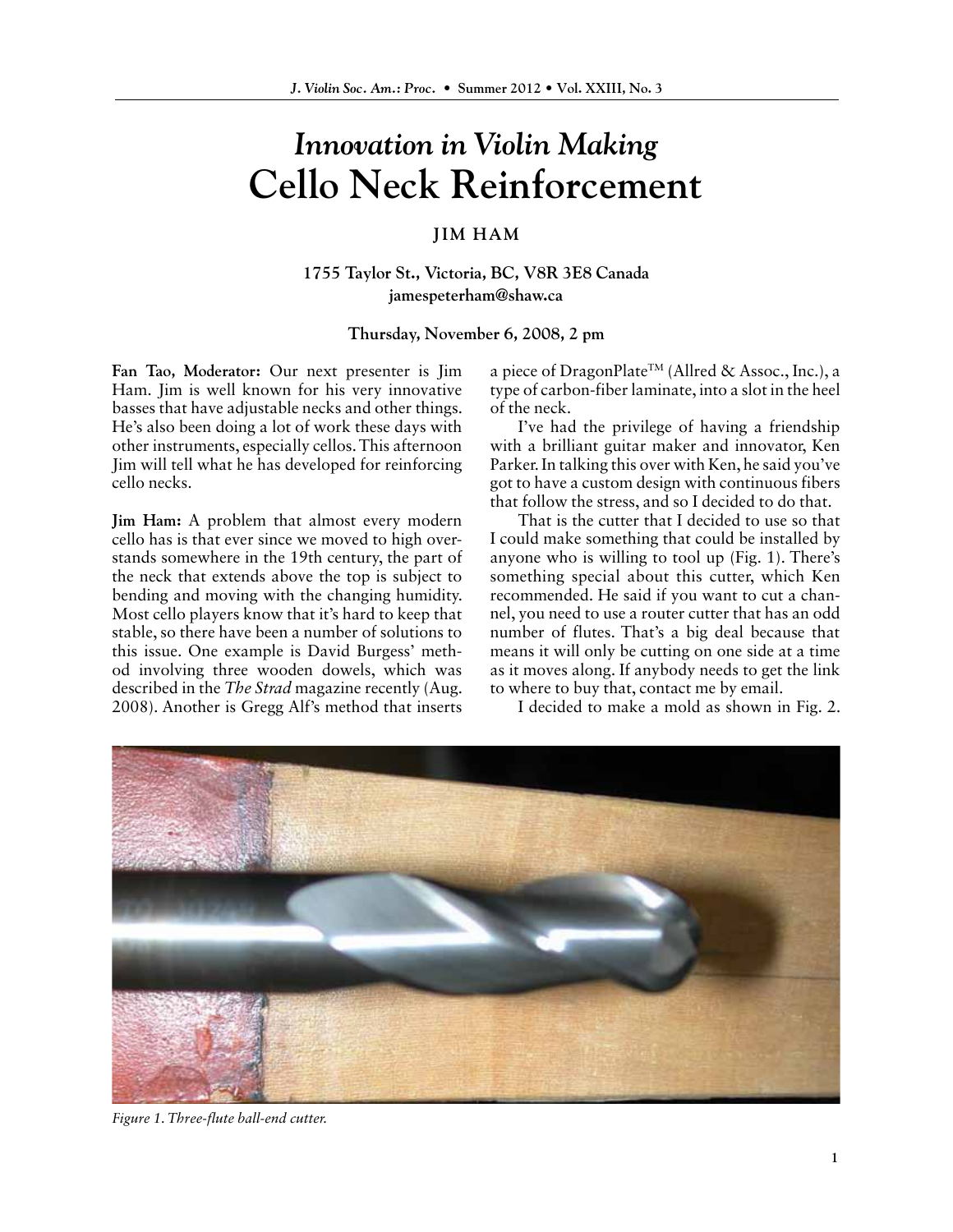

*Figure 2. Mold.*

I used that cutter with the routing setup to make a mold with the exact shape of the piece that will ultimately go into the cello neck.

To fit it into the cello neck is very tricky. If you're making a new cello, it's going to be a lot easier than doing it in a repair like this. This is a cello by a good, modern American maker. It's a professional cello owned by a professional player, and since it was made in 2002, the neck projection has gone down several millimeters. What I'm doing here is gluing a sacrificial piece of wood to the fingerboard surface after I've removed the neck from the cello. This will allow me to accurately rout the opening for the neck reinforcement (Fig. 3).

In the foreground of this photo (Fig. 4) is the reinforcement that was made using that mold. The reinforcement was made for me by J. B. Allred at Allred & Associates in New York. J. B. is a fantastic guy who makes the Gemini carving machines some of you use. He also owns a company that does high-tech defense-related work involving carbon fiber. He's a very skilled person in carbon fiber. I don't recommend that you try to make your own because there are a lot of ways that you can go wrong using carbon fiber. I've collaborated with J. B. on the design of this carbon-fiber reinforcement, which has a foam core that's milled with a CNC machine in a shape, then formed using my mold. In the background is the routing jig that I used to rout this thing.

A cello neck usually has both taper and slant to it because the fingerboard needs to slant. You know all about that if you make cellos or have seen Hans Weisshaar's book. So the sacrificial piece of wood that I glued to the surface allows me to then go to the jointer, where it is right now (Fig. 5), and rout a counterpart that makes it possible for the router to be exactly square to the surface that I'm going to rout, and also follow the taper of the neck.

This is my routing setup (Fig. 6). I've left the little crank in there. I have a special routing fixture that allows me to use a crank to very accurately adjust the height of the router. A footswitch on the floor controls the router so that both of my hands can control the work piece and not worry about turning the router on and off.

Figure 7 is another picture of the setup. It's not real clear, but the crank is still in there. It won't be when I actually rout it, but I wanted to show that you can use that. So the router is sticking up through the table. I've drawn a fence on the side where the cello neck is, and you can see where the reinforcement will be in the neck.

The router makes the two straight sections, but it doesn't make the curved section. You have to use hand tools. So there's a gouge (Fig. 8), which I use to shape the rounder part.

That's a drill bit (Fig. 9), which is exactly the same size as the router bit, so I drill there and gouge and shape that curve as it goes around the neck. I can fit it pretty well that way.

You can see where the router has made two passes. I've connected the two passes by using a drill and a gouge (Fig. 10).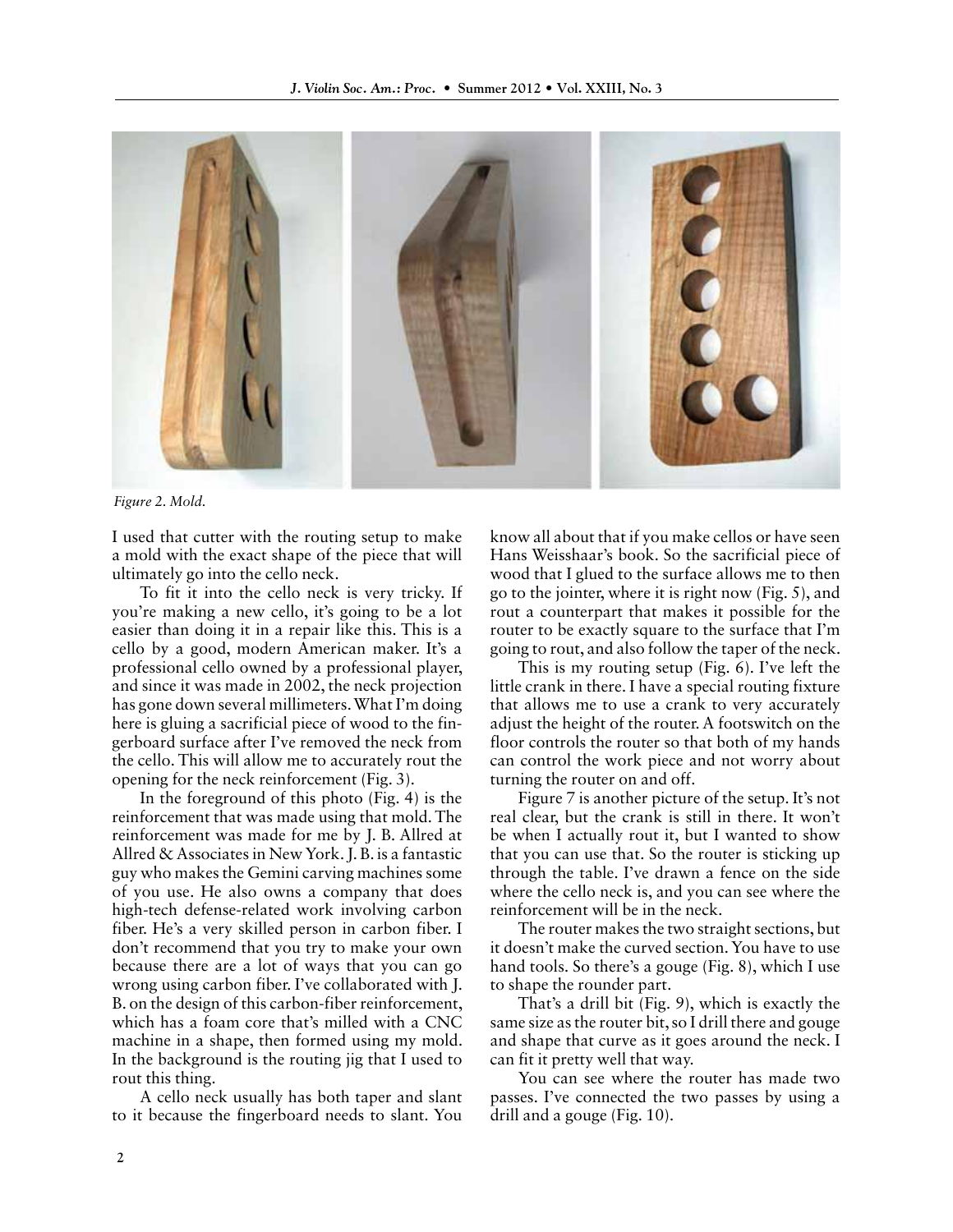

*Figure 3. Gluing on sacrificial wood for routing.*



*Figure 4. Carbon fiber reinforcement and routing jig.*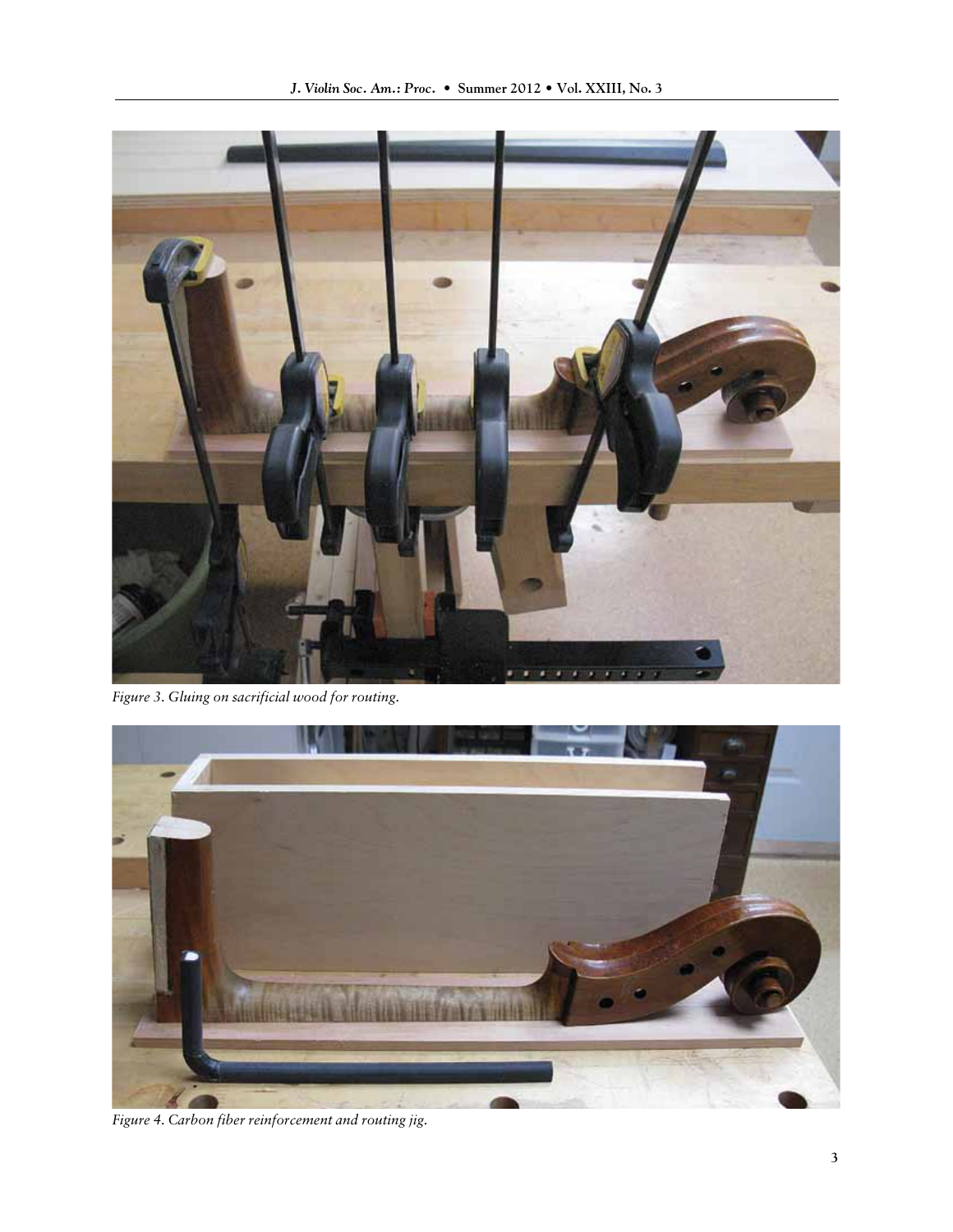

*Figure 5. Jointing sacrificial surface, square to the neck heel.*



*Figure 6. Side view of routing setup.*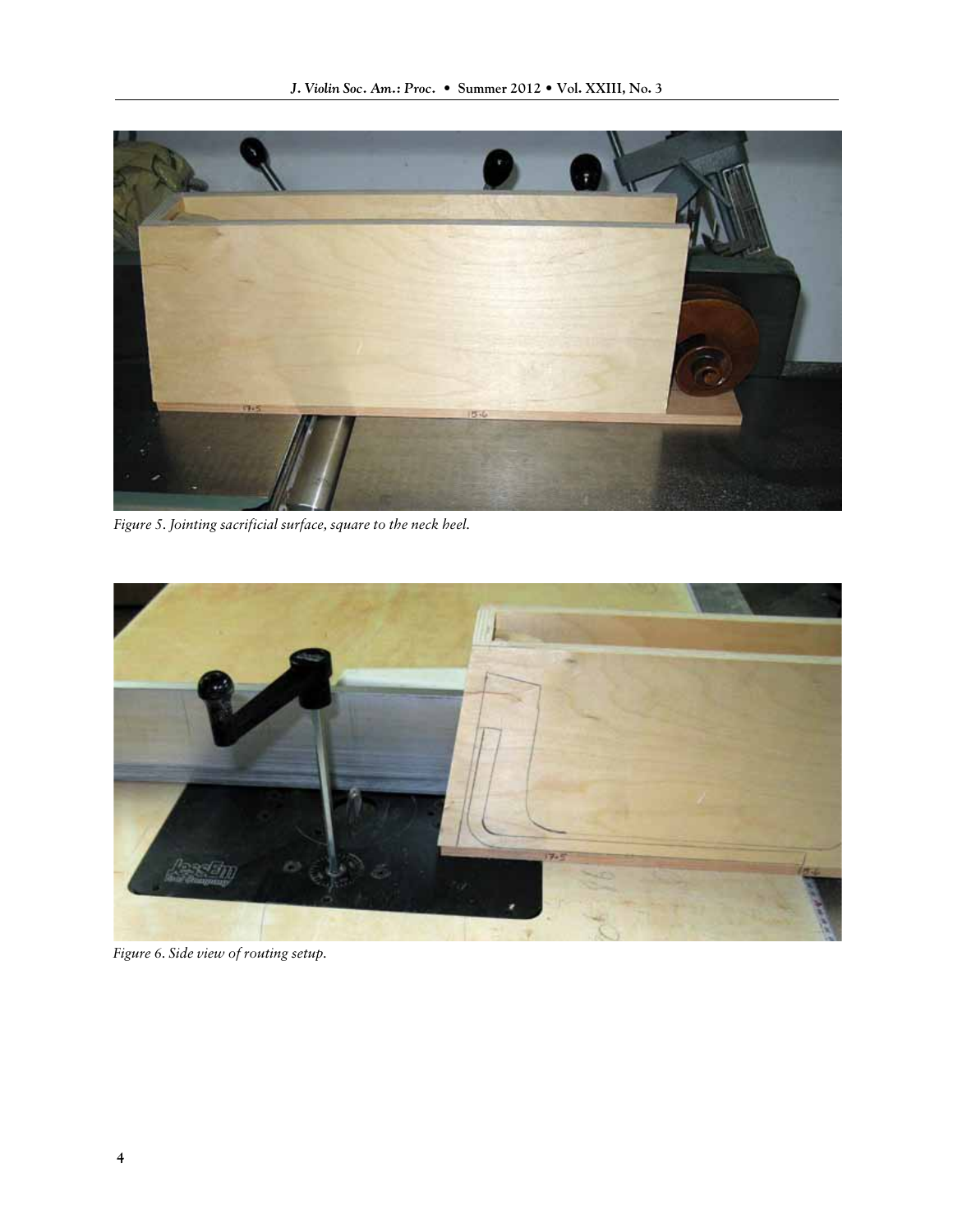

*Figure 7. Routing setup perspective.*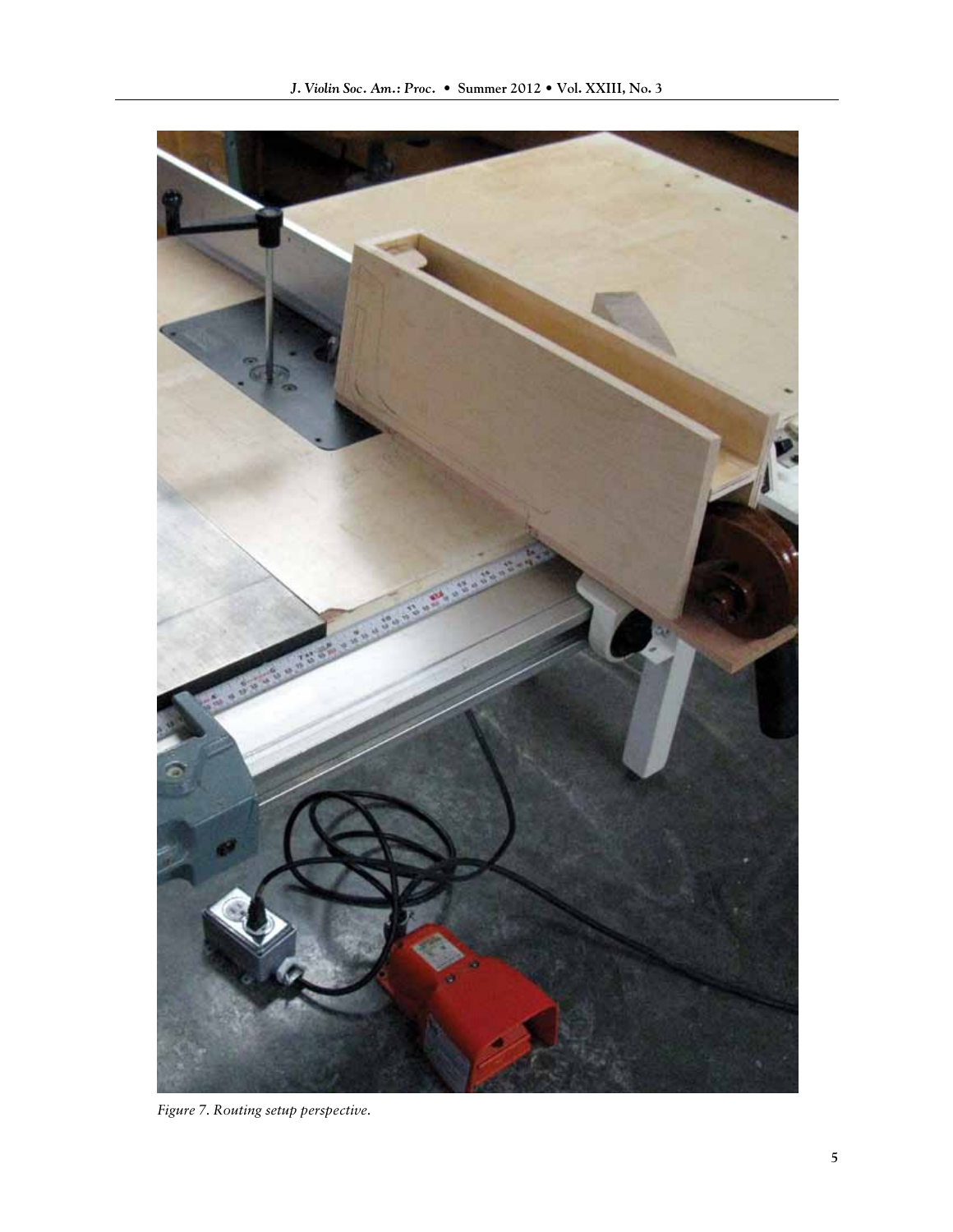

*Figure 8. Gouge for the curved section.*



*Figure 9. Drill for the curved section.*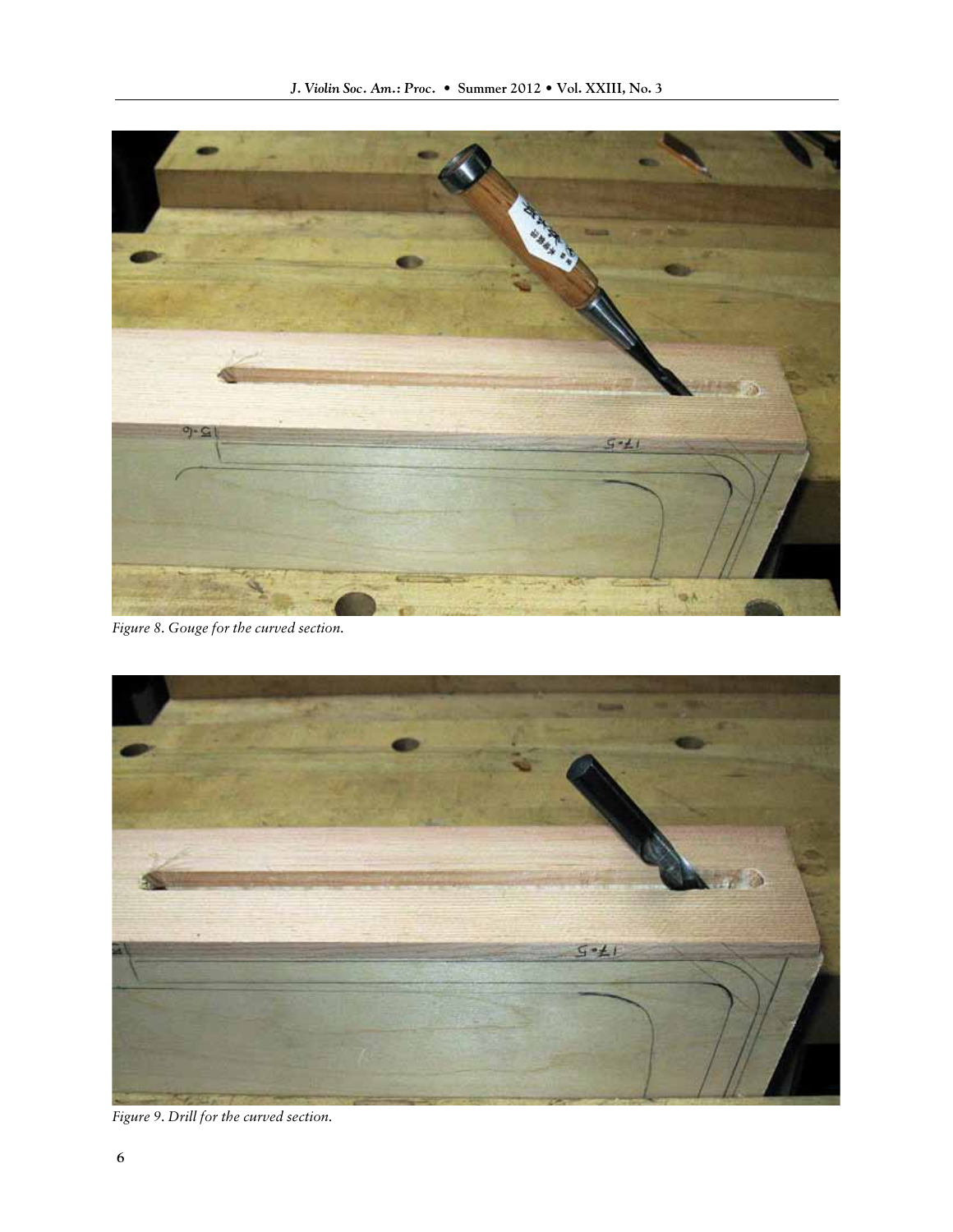

*Figure 10. Neck slots connected.*

Now, I've got the reinforcement fitted into the neck (Fig. 11). It's flush to the underside of the fingerboard surface, or a little bit below that, and it's also below the surface in the heel of the neck just enough so I can fit a piece of wood over there. I will glue it in with epoxy, and that will securely attach it and stabilize the neck. Because this reinforcement is made with continuous fibers that follow the shape, it is extremely stiff. The one that I have here today is a prototype. J. B. assures me that the next one will be much stiffer because, after making the prototype, he has figured out how to lay it up even better. I'll show you the piece after this talk. I think you'll agree it's pretty impressive.

That's the reinforcement out of the neck (Fig. 12), and that's the reinforcement on its own with the foam core (Fig. 13). I think that shows the whole idea. My goal is to have J. B. manufacture them and we would make them available to everyone. If you want to set up for inserting them yourself, that's fine. I imagine somebody that does a lot of cello work is going to want to tool up to do that. Somebody that only does it occasionally might send a neck out and have a reinforcement put in.

As a final note, I think that, in addition to making the neck much stiffer and more resistant to warping, there may be a significant acoustic advantage to this. I intend to make a carbon-fiber fingerboard, where the neck and fingerboard system will become lighter and stiffer. That means its vibration frequency will be very much higher. My speculation is that its frequency of vibration will no longer be close to the lower pitch body modes. If so, it should draw less energy away from those important modes.

**Daryl Griffith:** When the final reinforcement is glued in, do you cover it at all? Do you make it invisible?

**Mr. Ham:** The only way you'll be able to see it is if you look under the fingerboard, you'll see the little filler piece.

**Harry Fleishman:** I've been using carbon fiber in guitar necks for about 25 years, and your speculation is absolutely on the money. I started working with a cello maker in the early 1980s putting car-